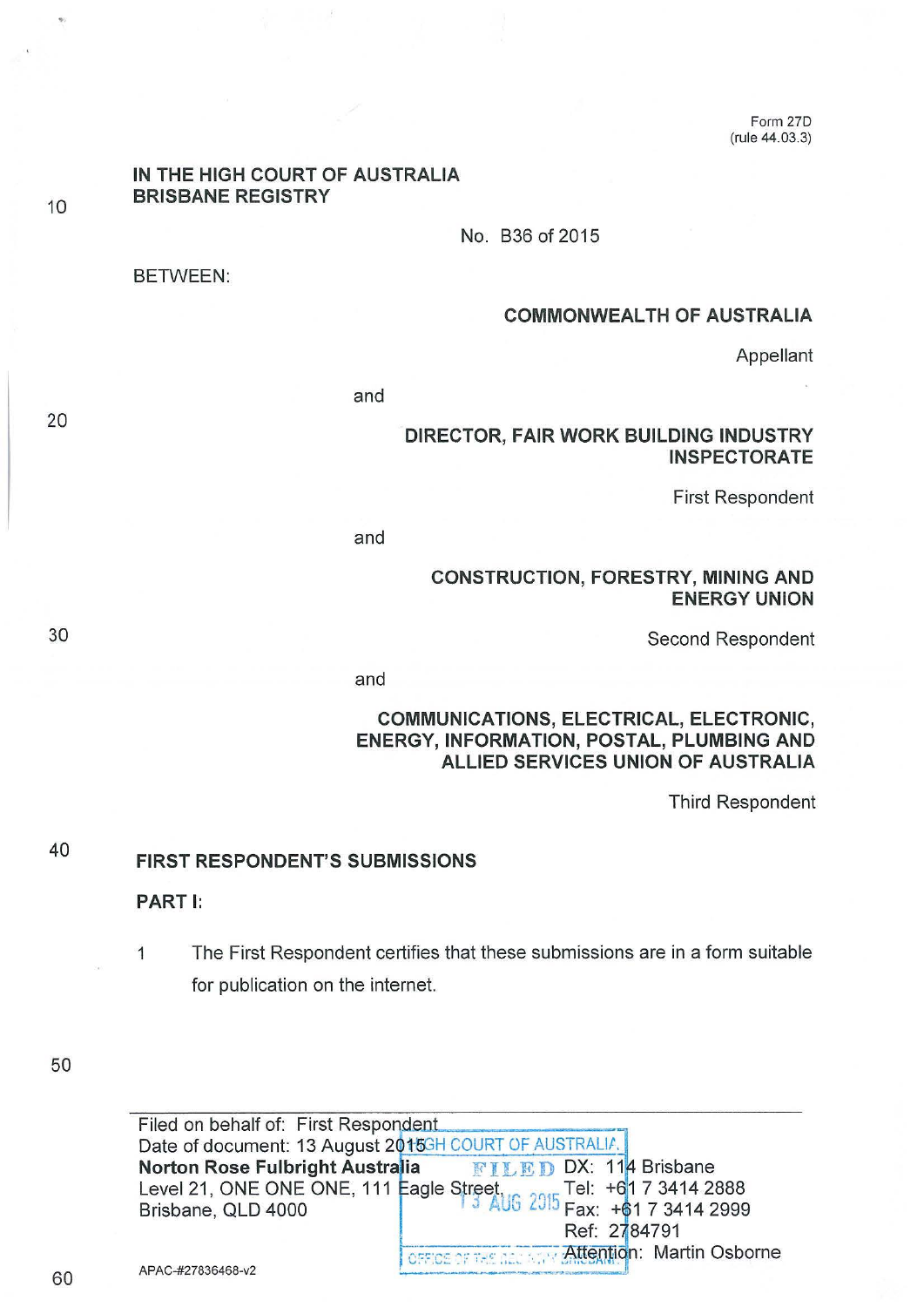## **PART II:**

10

20

30

40

2 The First Respondent supports and adopts the issues outlined in Part II of the Submissions of the Appellant dated 22 July 2015 **(Appellant's Submissions).** 

## **PART Ill:**

3 The First Respondent certifies that it has considered whether a notice should be given pursuant to section 788 of the Judiciary Act 1903 (Cth) and that it considers that no notice needs to be given.

## **PART** IV:

4 The First Respondent supports and adopts the facts set out in Part V of the Appellant's Submissions and the Chronology of the Appellant dated 22 July 2015.

## **PARTV:**

- 5 In addition to the legislative provisions referred to by the Appellant, the First Respondent refers to section 69 of the Building and Construction Industry Improvement Act 2005 (Cth), which provided for when a building association, such as the unions the subject of the proceeding (the Second and Third Respondents to this appeal), was responsible for the conduct of members and others. Section 69 is set out in full in Annexure A to this summary of argument.
- 6 The First Respondent otherwise accepts the Appellant's statement of applicable legislative provisions.

#### **PART** VI:

50 7 The First Respondent supports and adopts the argument set out in Part VI of the Appellant's Submissions.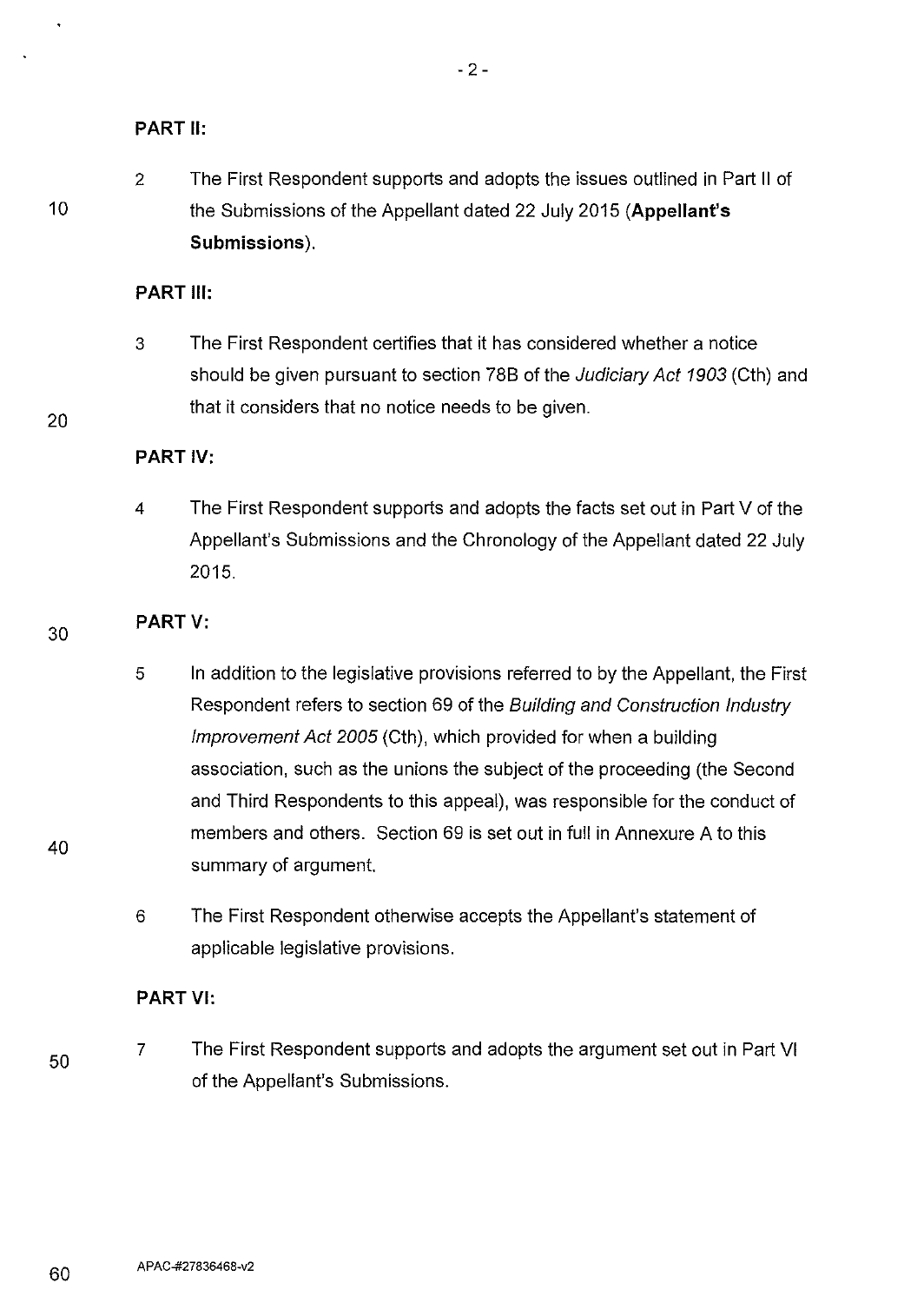8 The First Respondent has not filed a notice of contention or notice of crossappeal.

### **PART** VIII:

9 The First Respondent estimates that no more than 1/4 hour will be required for the presentation of its oral argument in this appeal.

Dated: 13 August 2015

20

10

l.

L. Mulak.

Name: Telephone: 07 3236 2800 Facsimile: Email: C J Murdoch of Counsel 07 3211 3299 cmurdoch@qldbar.asn.au

30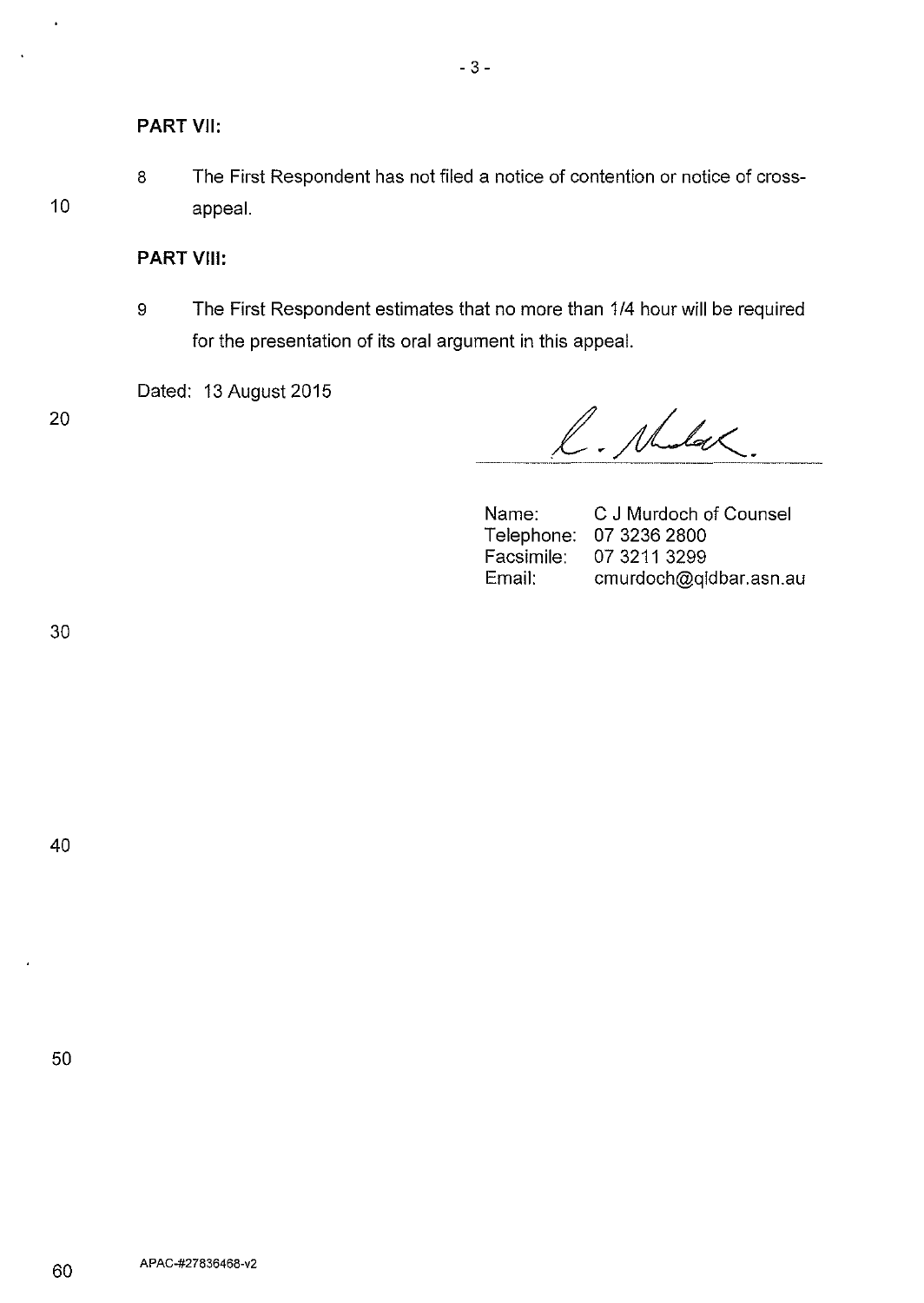## **Annexure A**

10

 $\ddot{\bullet}$ 

 $\langle \rangle$ 

20

30

40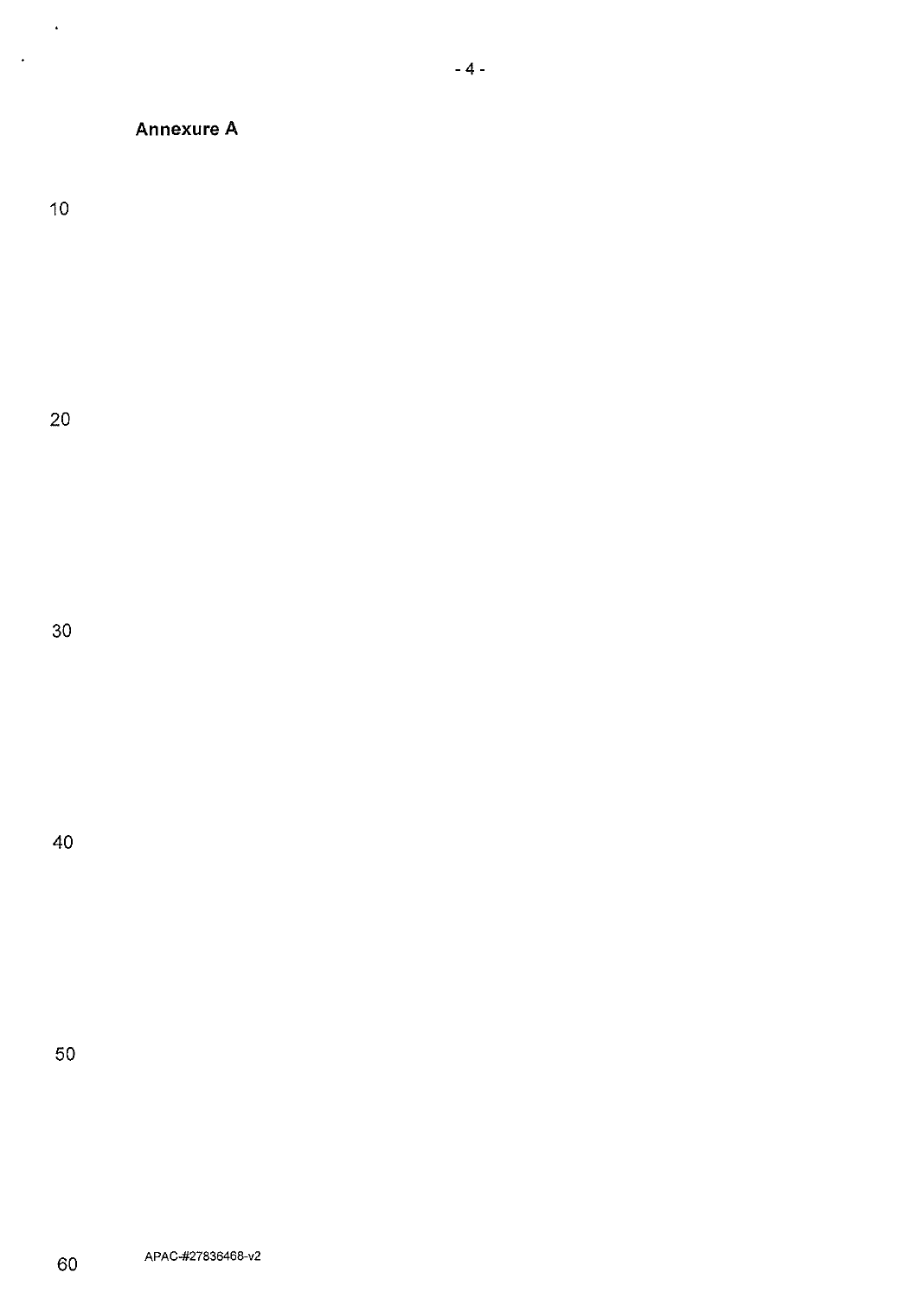

 $\ddot{\phantom{1}}$ 

# **Building and Construction Industry Improvement Act 2005**

**Act** No. **113 of2005 as amended** 

This compilation was prepared on 8 February 2010 taking into account amendments up to Act No. 54 of 2009

The text of any of those amendments not in force on that date is appended in the Notes section

The operation of amendments that have been incorporated may be affected by application provisions that are set out in the Notes section

Prepared by the Office of Legislative Drafting and Publishing, Attorney-General's Depatiment, Canberra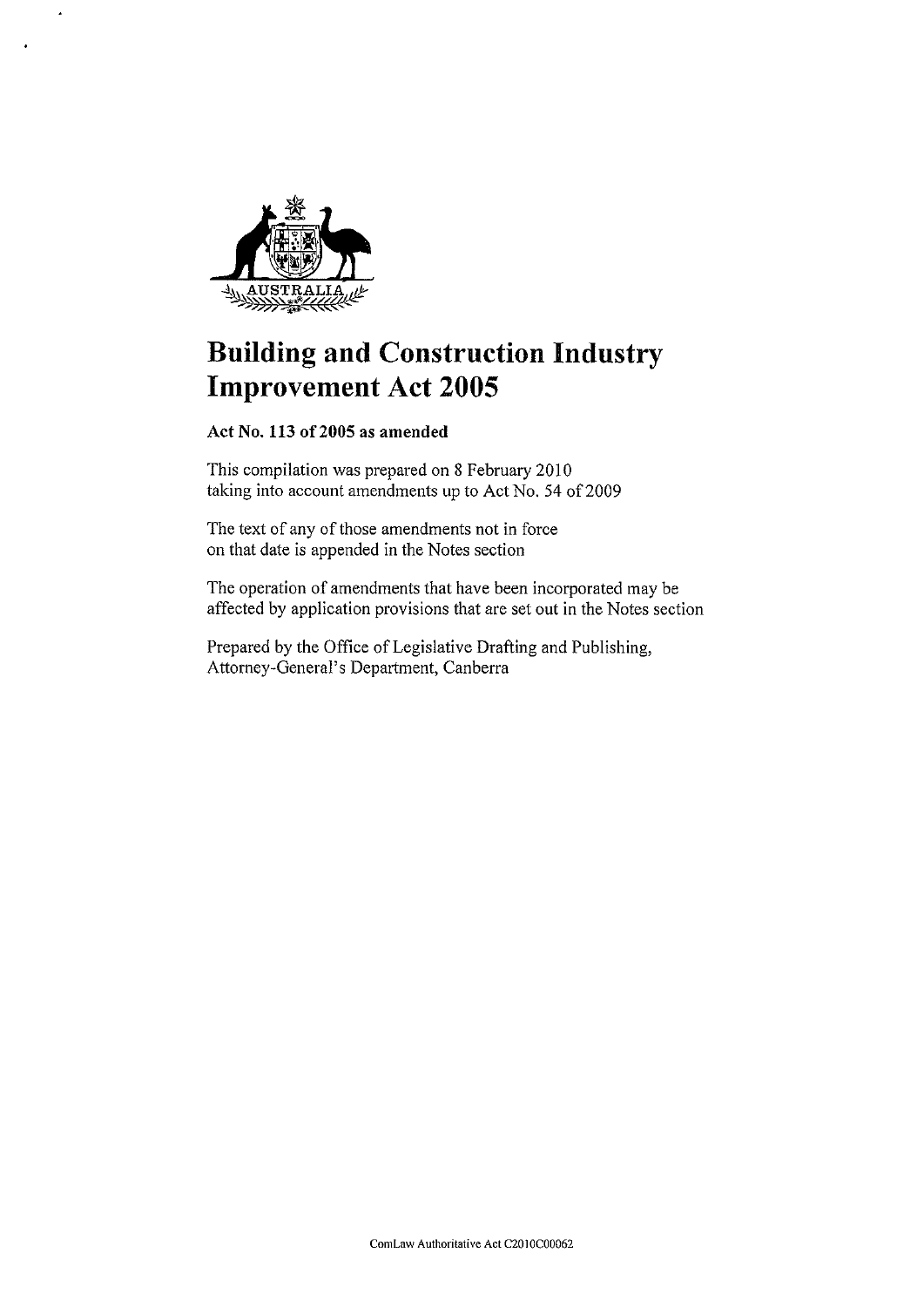#### **69 Building association responsible for conduct of members etc.**

- (I) For the purposes of this Act, the following conduct in relation to a building association is taken to be conduct of the building **association:** 
	- (a) conduct of the committee of management of the association;
	- (b) conduct of an officer or agent of the association acting in that capacity;
	- (c) conduct of a member, or group of members, of the association where the conduct is authorised by:
		- (i) the rules of the association; or
		- (ii) the committee of management of the association; or
		- (iii) an officer or agent of the association acting in that capacity;
	- (d) conduct of a member of the association, who performs the function of dealing with an employer on behalf of the member and other members of the association, acting in that capacity.
- (2) Paragraphs  $(1)(c)$  and  $(d)$  do not apply if:
	- (a) a committee of management of the building association; or
	- (b) a person authorised by the committee; or
	- (c) an officer of the industrial association;

has taken reasonable steps to prevent the action.

(3) In this section:

*officer,* in relation to a building association, includes:

- (a) a delegate or other representative of the association; and
- (b) an employee of the association.

#### **70 Capacity, state of mind etc. of person being coerced etc.**

In applying a provision of this Act that refers to:

- (a) coercing a person to do a particular thing; or
- (b) applying undue pressure to a person to do a particular thing; or
- (c) encouraging a person to do a particular thing; or
- (d) advising a person to do a particular thing; or
- (e) inciting a person to do a particular thing; or

*Building and Construction Industry Improvement Act 2005*